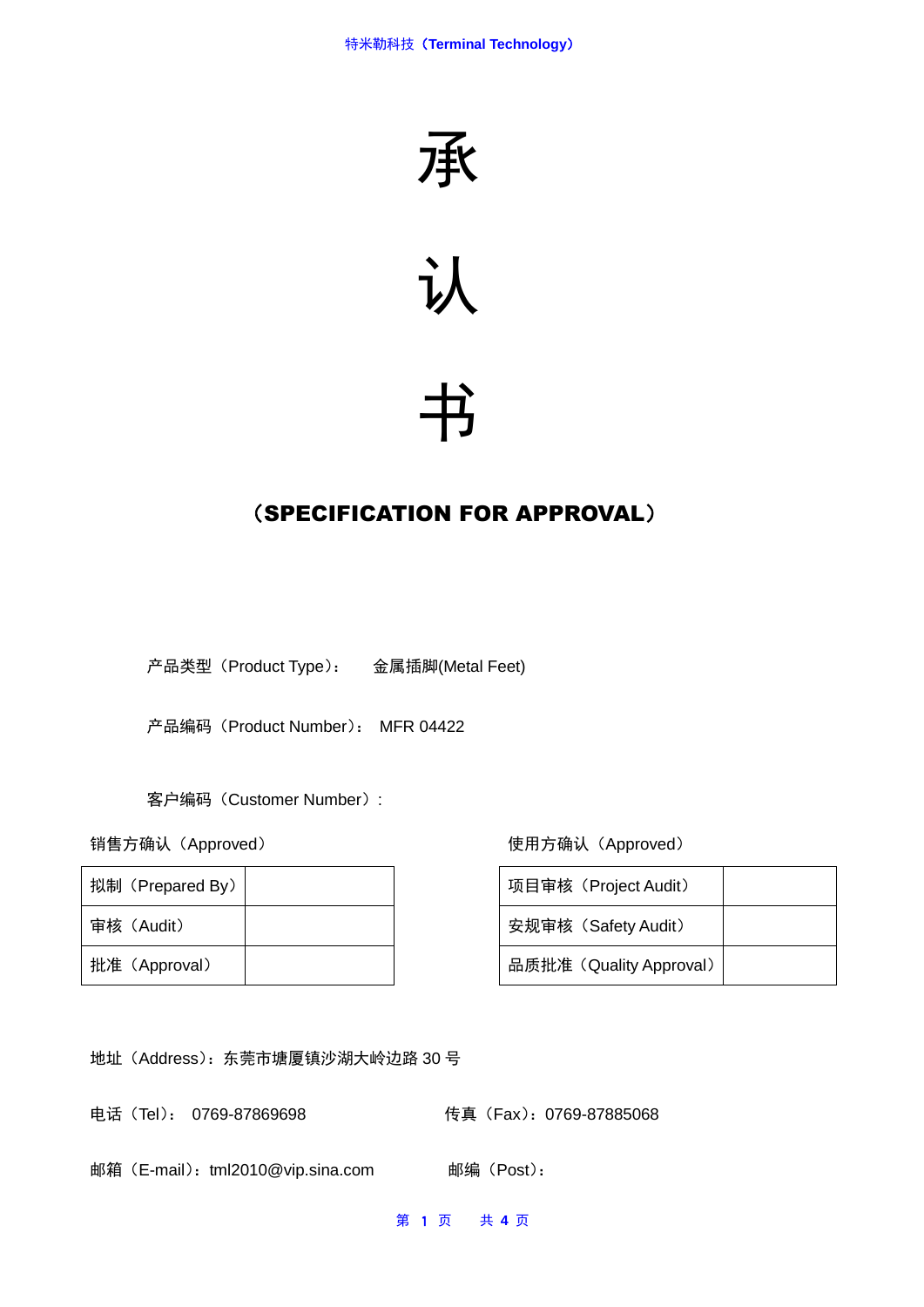客 户(Customer):

客户型号(Customer Number):

销售方(Sales): 东莞特米勒电子科技有限公司

销售型号(Sales Number): MFR 04422

## 金属插脚版本修订页

#### (Metal feet revised version of page)

| 序号 (No.)       | 版本 (Version) | 更改内容 (Changes to the Content) | 更改日期 (Change Date) |
|----------------|--------------|-------------------------------|--------------------|
|                | A            | 新归档 (New Archive)             | 2014-05-04         |
| $\overline{2}$ |              |                               |                    |
| 3              |              |                               |                    |
| 4              |              |                               |                    |
| 5              |              |                               |                    |
| 6              |              |                               |                    |
|                |              |                               |                    |
| 8              |              |                               |                    |
| 9              |              |                               |                    |

一、型号(Type): MFR 04422 (参考图 Reference Picture)



#### 第 2 页 共 **4** 页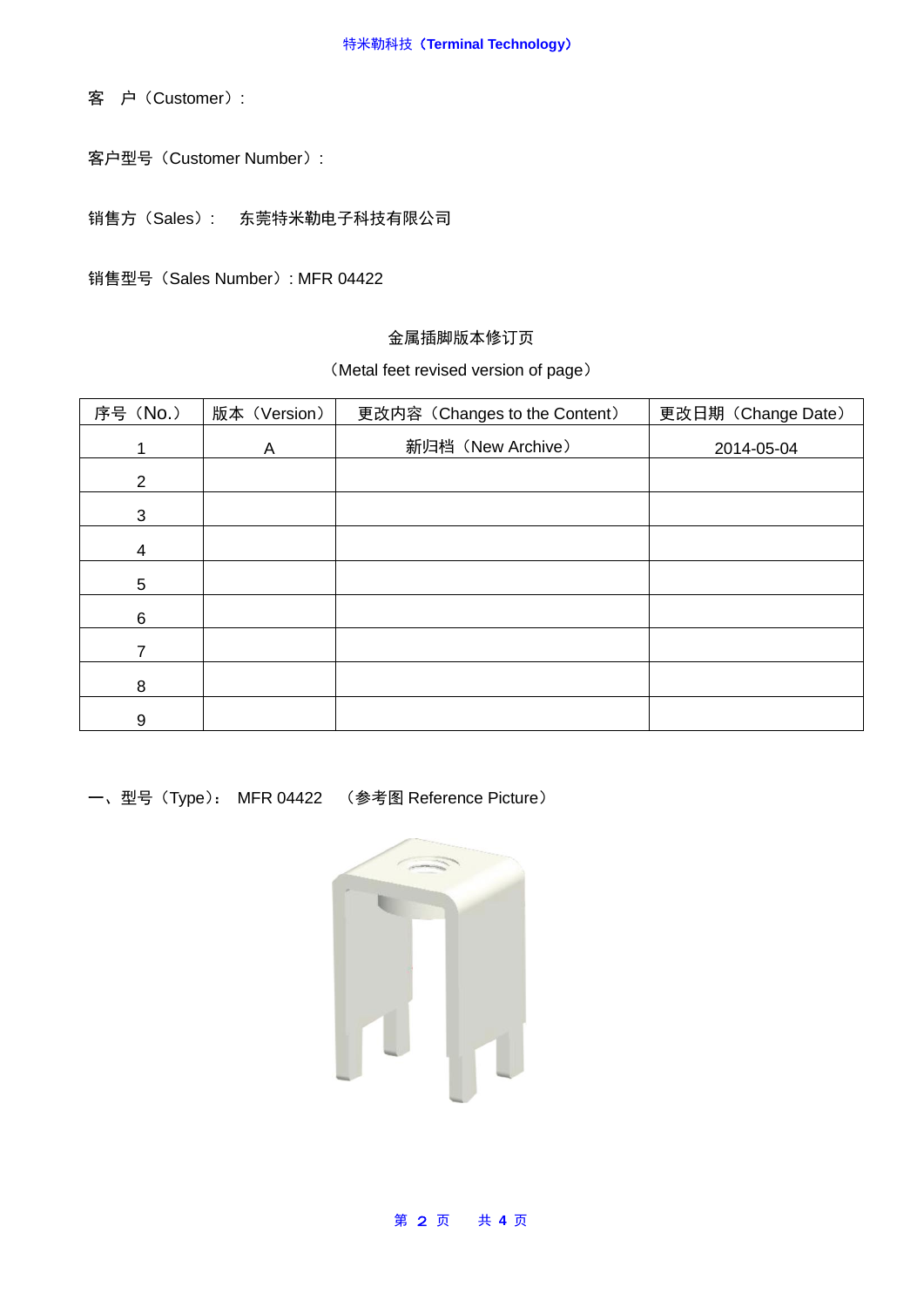二、图形(Drawing)



外形尺寸(Shape Dimension)

公差(Tolerance)

| >200          | ±1.20 |
|---------------|-------|
| >120          | ±1.00 |
| $>30$ ~ 120   | ±0.60 |
| $> 6 \sim 30$ | ±0.40 |
| $> 0 \sim 6$  | ±0.25 |

# 三、BOM 表 (BOM Table)

| 序 号<br>(No.) | 称<br>名<br>(Name) | 材<br>质<br>(Material) | 处 理<br>表<br>面<br>(Surface Treatment) | 数量<br>(Amount) |
|--------------|------------------|----------------------|--------------------------------------|----------------|
| (1)          | 插<br>脚 (Feet)    | 黄 铜 (Brass)          | 镀 锡 (Tin Plating)                    |                |
| (2)          | 螺<br>母 (Nut)     | 钢 材 (Steel)          | 镀锡(Tin Plating)                      |                |